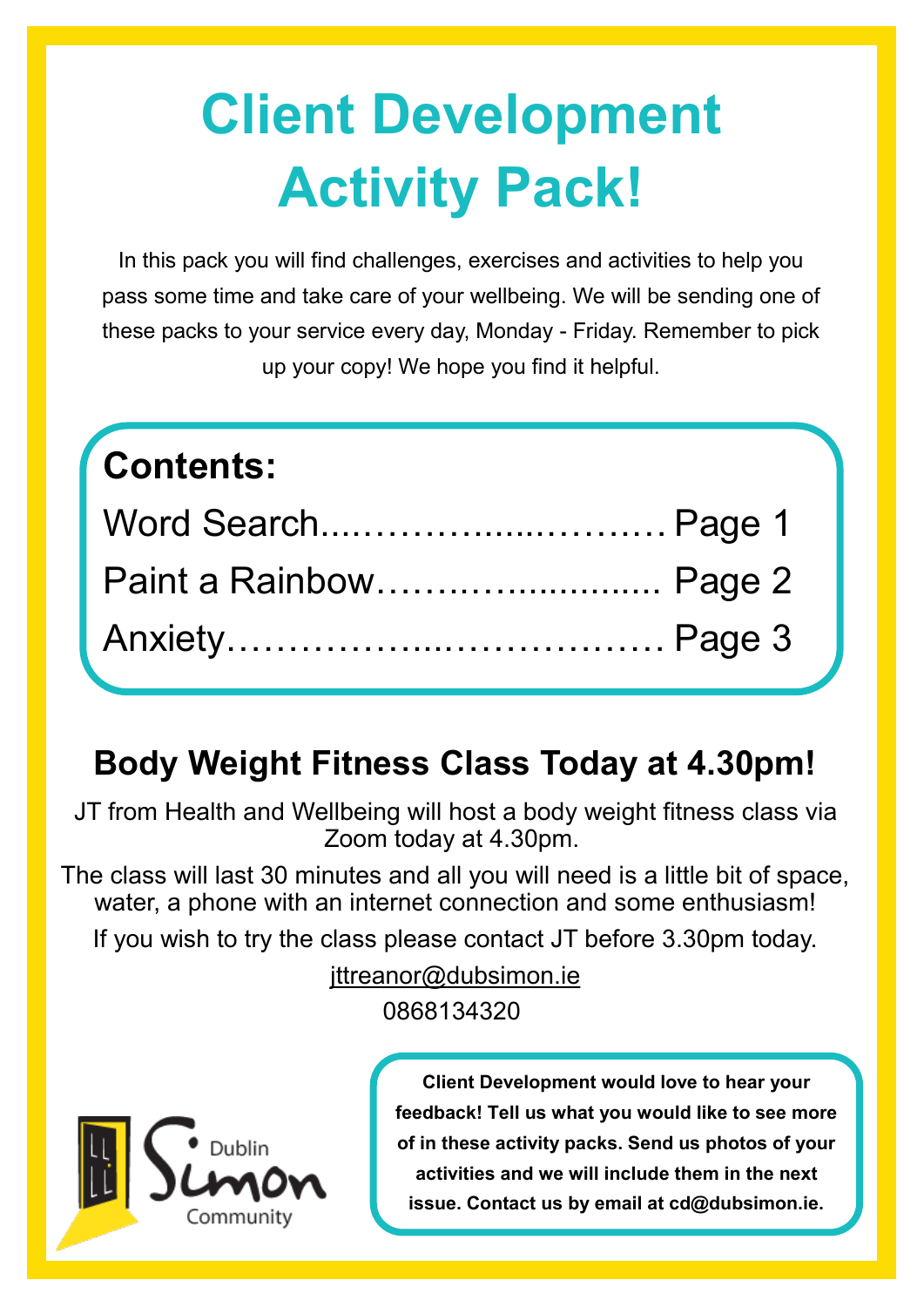## **Nutrition Word Search**

Find and cross out all the words listed below. The words may go horizontally, vertically, diagonally and backwards. Good luck!

| $\mathbf C$  | $\mathsf e$           | $\overline{\mathsf{V}}$  | i                     | t            | a            | m                       | i              | n            | S            | b            | n                     | $\mathsf{r}$   | m            | X                       |
|--------------|-----------------------|--------------------------|-----------------------|--------------|--------------|-------------------------|----------------|--------------|--------------|--------------|-----------------------|----------------|--------------|-------------------------|
| m            | p                     | S                        | h                     | a            | S            | t                       | İ              | U            | $\mathsf{r}$ | f            | f                     | a              | İ            | S                       |
| S            | t                     | n                        | e                     | İ            | $\mathsf{r}$ | t                       | U              | n            | $\mathbf 0$  | $\mathsf{r}$ | $\mathbf C$           | İ              | m            | $\mathbf e$             |
| a            | $\mathbf e$           | $\overline{\phantom{a}}$ | m                     | y            | I            | р                       | I              | S            | g            | r            | р                     | X              | $\mathbf O$  | I                       |
| W            | p                     | t                        | е                     | i            | $\mathbf 0$  | $\mathbf e$             | $\mathbf e$    | f            | $\mathbf O$  | r            | $\mathsf{r}$          | р              | p            | b                       |
| $\mathsf{V}$ | q                     | j                        | a                     | $\mathsf{r}$ | n            | İ                       | m              | n            | a            | $\mathbf e$  | $\mathbf O$           | W              | p            | a                       |
| f            | $\boldsymbol{X}$      | k                        | t                     | $\mathsf{r}$ | $\mathsf{r}$ | $\mathbf e$             | $\overline{u}$ | $\mathsf{r}$ | $\mathbf e$  | t            | t                     | $\mathbf O$    | a            | $\mathfrak{t}$          |
| y            | Z                     | İ                        | k                     | $\mathbf O$  | $\mathsf{d}$ | t                       | $\mathsf{r}$   | $\mathsf{V}$ | d            | a            | $\boldsymbol{\theta}$ | $\mathbf C$    | p            | $\mathbf e$             |
| b            | $\mathbf O$           | y                        | I                     | $\mathsf{d}$ | $\mathsf{r}$ | y                       | $\mathbf e$    | a            | g            | W            | İ                     | q              | d            | g                       |
| n            | Ī                     | a                        | g                     | İ            | j            | $\mathbf e$             | h              | $\mathbf O$  |              | h            | $\mathsf{n}$          | $\overline{g}$ | y            | $\mathbf e$             |
| r            | $\mathbf C$           | $\mathsf{r}$             | $\mathbf e$           | r            | $\mathsf{r}$ | f                       | y              | O            | f            | S            | W                     | m              | $\mathsf b$  | $\overline{\mathsf{V}}$ |
| $\mathbf O$  | X                     | n                        | $\mathbf e$           | b            | $\mathbf e$  | $\overline{\mathsf{V}}$ | Z              | S            | b            | W            | p                     | f              | n            | e                       |
| q            | $\mathfrak{t}$        | İ                        | i                     | p            | $\mathsf{r}$ | n                       | j              | W            | e            | r            | f                     | a              | t            | S                       |
| S            | X                     | f                        | b                     | $\bigcup$    | q            | Z                       | $\mathbf e$    | p            | h            | $\mathbf C$  | a                     | a              | $\mathbf O$  | I                       |
| X            | $\boldsymbol{\Theta}$ | O                        | $\boldsymbol{\theta}$ | S            | t            | $\mathsf{V}$            | q              | t            | n            | a            | $\mathsf{r}$          | $\mathbf C$    | $\mathsf{d}$ | m                       |

protein carbohydrates energy fats fibre vitamins macronutrients calories minerals portion micronutrients vegetables water fruits

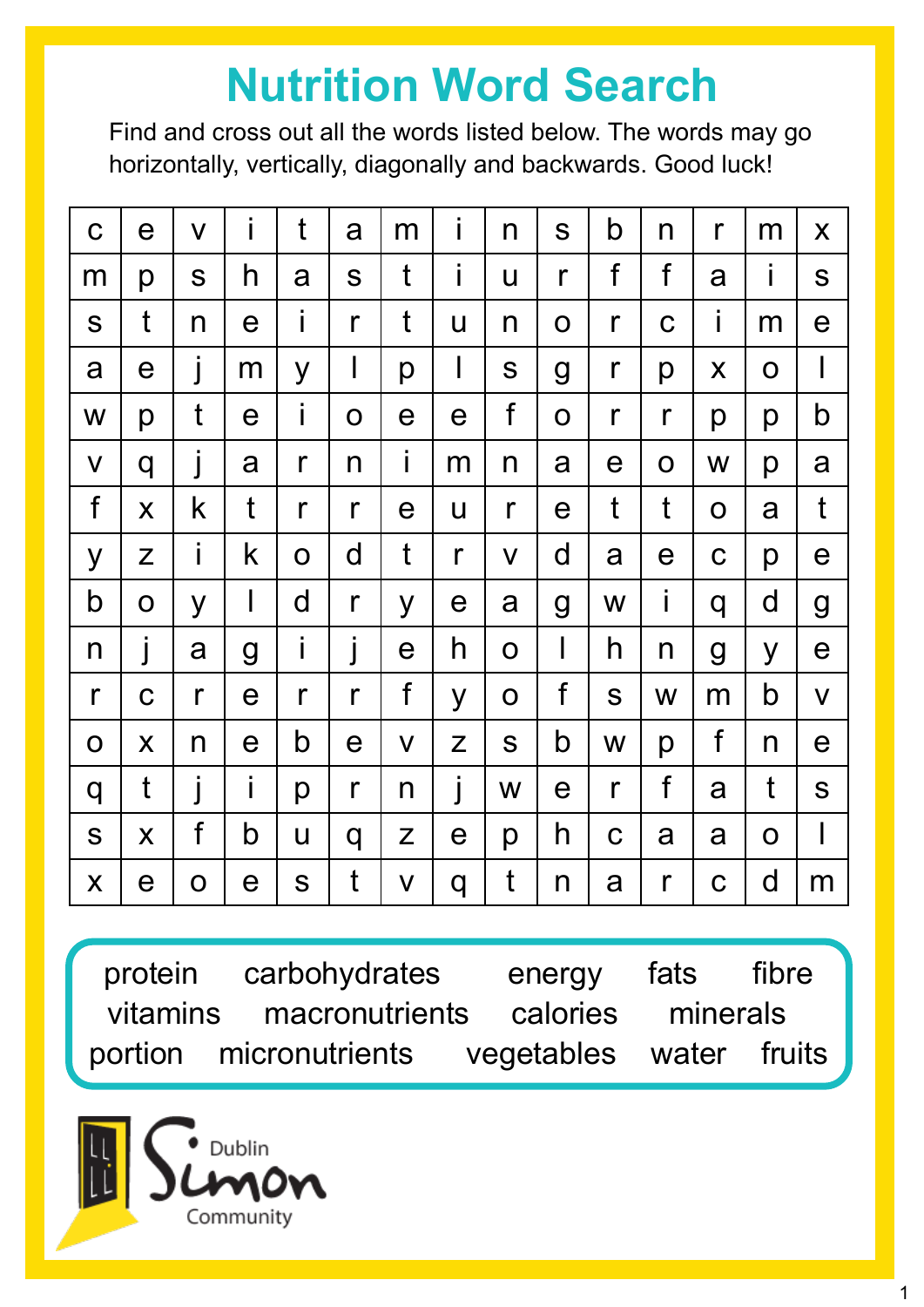### **Stay safe, protect each other #HoldFirm**

**The rainbow has become a symbol of hope and support during the COVID-19 pandemic across the world. We want to paint Dublin Simon Community with rainbows over the next few weeks to lift our spirits and show our support for everyone who is protecting the health service and the people in our care.** 



The HSE have launched a new campaign called #HoldFirm, inspired by a poem written by Michael D Higgins, 'Take Care'. The campaign aims to acknowledge and encourage the enormous effort being made by everyone in Ireland to stay safe and protect each other.

We would like to ask clients, volunteers and staff to get creative and take part in the campaign by creating rainbows to share with the community. Use markers, pencils, paints, whatever you can find - there are no rules! Please share your rainbow paintings with us at cd@dubsimon.ie!

*Together, we will hold firm for the people we love, things we miss, and the future we hope for.*